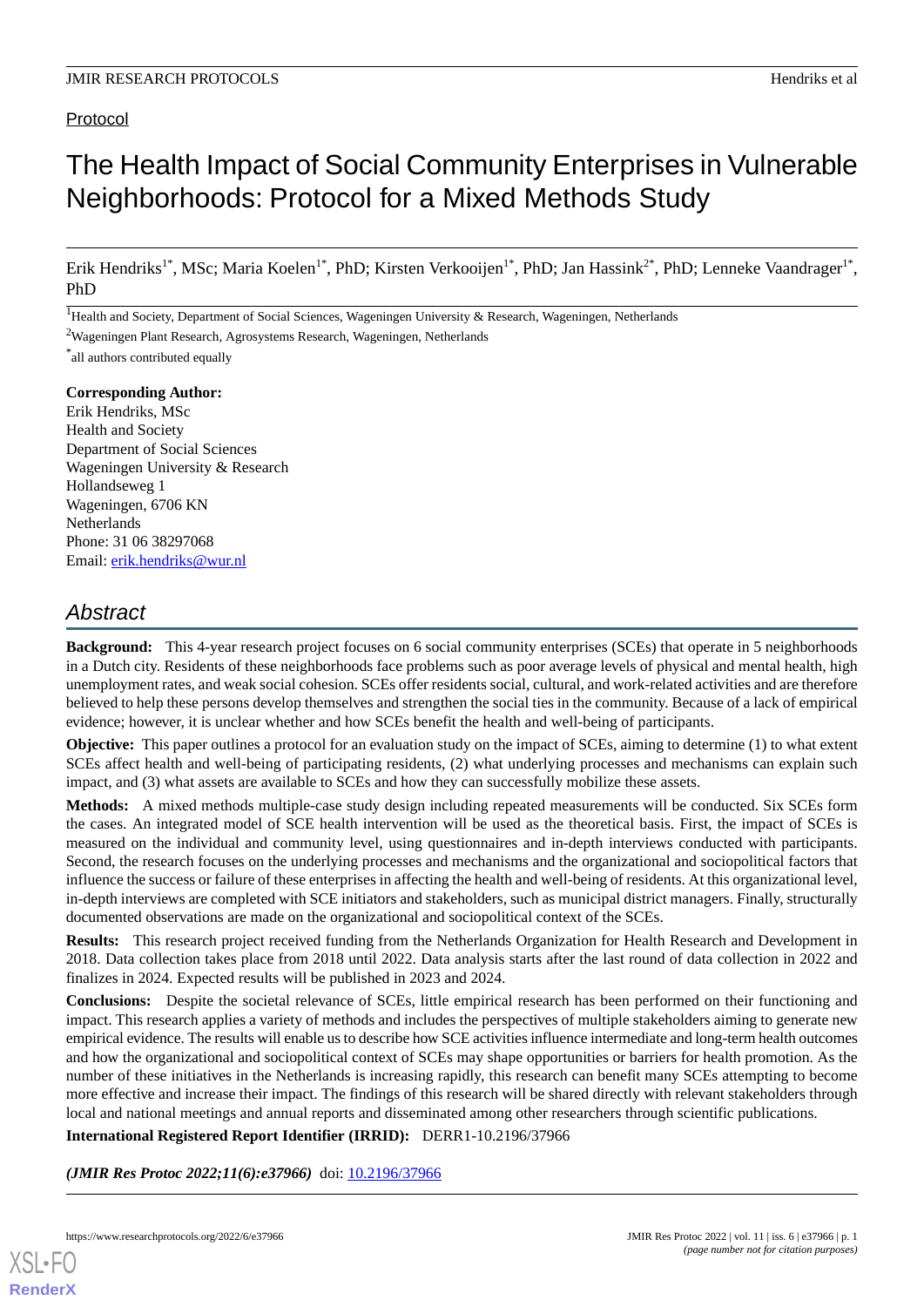#### **KEYWORDS**

social community enterprise; health; well-being; public health; social determinants of health; health inequalities; assets-based approach; conceptual modeling

# *Introduction*

#### **Background**

Despite many efforts, national policy in the Netherlands has not been able to affect the persistence of health inequalities. The health of people with a low socioeconomic status (SES) has always lagged far behind that of people with a high SES [[1\]](#page-7-0). Life expectancy of people with a low SES is 6 to 7 years lower than that of people with a high SES, and the difference in healthy life expectancy is even greater, namely 14 years [[2\]](#page-8-0). In the Netherlands, socially vulnerable groups, including those with low SES, are generally less healthy and less engaged in health-promoting activities than higher SES groups [\[3](#page-8-1)]. As in many countries, health in the Netherlands is also unevenly distributed across residential areas [[4,](#page-8-2)[5](#page-8-3)]. An effective method in reducing health inequalities may therefore lie in a process-oriented neighborhood development approach [\[6](#page-8-4),[7\]](#page-8-5). Social community enterprises (SCEs) offer such an approach in which residents of disadvantaged neighborhoods can participate in society, be stimulated to live healthier lives, and play an active role in their own community's development. Examples of SCEs are organizations that run a small laundry facility in the neighborhood for vulnerable families, promote work activities for new immigrants, or organize cultural and creative activities in a poor district. It is crucial for a social enterprise organization that its objectives are primarily social, and that its surpluses, arising from revenues of commercial activities, are principally reinvested to achieve these social objectives [[8\]](#page-8-6). If a large proportion of the participants come from the surrounding district in which the organization is located and its activities are strongly directed toward the development of the district and its residents, that organization is considered an SCE [[9\]](#page-8-7).

SCEs have been linked to various beneficial outcomes, at both individual and community levels. For instance, SCEs are expected to provide a cheaper alternative to costly governmental urban development and might contribute to safety and livability of the neighborhood [[10\]](#page-8-8), employment opportunities for excluded groups [\[11](#page-8-9)], and social inclusiveness [[12\]](#page-8-10). In addition, Roy et al [\[13](#page-8-11)] found evidence that "social enterprise activity can impact positively on mental health, self-reliance/esteem and health behaviors, reduce stigmatization, and build social capital." However, past research has delivered limited evidence of the benefits of SCEs, and empirical studies on how and to what extent they can contribute to health and well-being are rare. Research on beneficiaries, such as participating residents, is similarly scarce [[13\]](#page-8-11).

It remains unclear how and to what degree the activities of SCEs impact the health and well-being of residents in vulnerable districts. Therefore, as a first goal, this paper outlines a protocol for an evaluation study aimed at gaining more insights into the health outcomes of SCEs at individual and community levels, specifically investigating the extent to which SCEs affect the health and well-being of participating residents.

Besides outcomes, surprisingly little empirical research has been done on the underlying processes and mechanisms of health impact  $[14,15]$  $[14,15]$  $[14,15]$  $[14,15]$ . Thus, it remains unclear how involvement in the activities of SCEs might lead to improved health outcomes. It is known that many SCEs organize social as well as commercial activities on a neighborhood level. What this research aims to clarify is how participating in these activities might strengthen people's health. Possibly important factors here are an increase in self-esteem, the prospective of having weekly social activities such as a weekly lunch or walking exercise, or a sense of belonging and ownership.

SCEs seem to share some common features with social care farms and green citizen initiatives, such as an orientation toward empowerment, strengthening of assets, and a focus on communities [\[16](#page-8-14)[-18](#page-8-15)]. Care farms combine agricultural production with health, social, and educational services, like the provision of day care, supported workplaces, and residential places for clients with a variety of disabilities [\[19](#page-8-16)[-21](#page-8-17)]. Green citizen initiatives constitute urban-based services such as community and institutional gardens or city farms. In particular, social care farms entail a shift in care in recent decades characterized by the terms deinstitutionalization, socialization, and normalization and a shift from institutional to community care. Studies based on the experiences of social care farms and green citizen initiatives indicate that, for a variety of citizens with specific needs, the key to improving the quality of life of participants in SCEs lies in meaningful and activating activities, a safe and welcoming community, and an informal context that is close to normal life [\[16](#page-8-14),[22](#page-8-18)]. Thus, it is important to understand the interplay that takes place between participation in SCE activities and health development and to create insight into the processes and mechanisms that underlie it. Therefore, the second goal of the evaluation study is to gain more insights into the processes and mechanisms that are at work in these SCEs and that determine the impact of the residents' participation on outcomes of health and well-being.

Whether an SCE has impact on the health and well-being of residents is also determined by the organizational and sociopolitical context in which these initiatives operate [[13\]](#page-8-11). One crucial condition is that this context can create opportunities for the SCE initiatives to thrive and strengthen the assets of individuals and communities [\[12](#page-8-10)]. Context concerns factors such as the capabilities of initiators; their organizational form; legal setup; number of activities and projects; management style of the organization; district in which SCEs operate and communities that are linked to them; networks of boards; funding from government officials and commercial, social, or cultural organizations; and collaboration with such institutions. For example, De Bruin et al [\[23](#page-8-19)] state that care farming organizations, which combine commercial and social activities in a similar way to SCEs, require an empathic, creative,

 $XS$  • FO **[RenderX](http://www.renderx.com/)**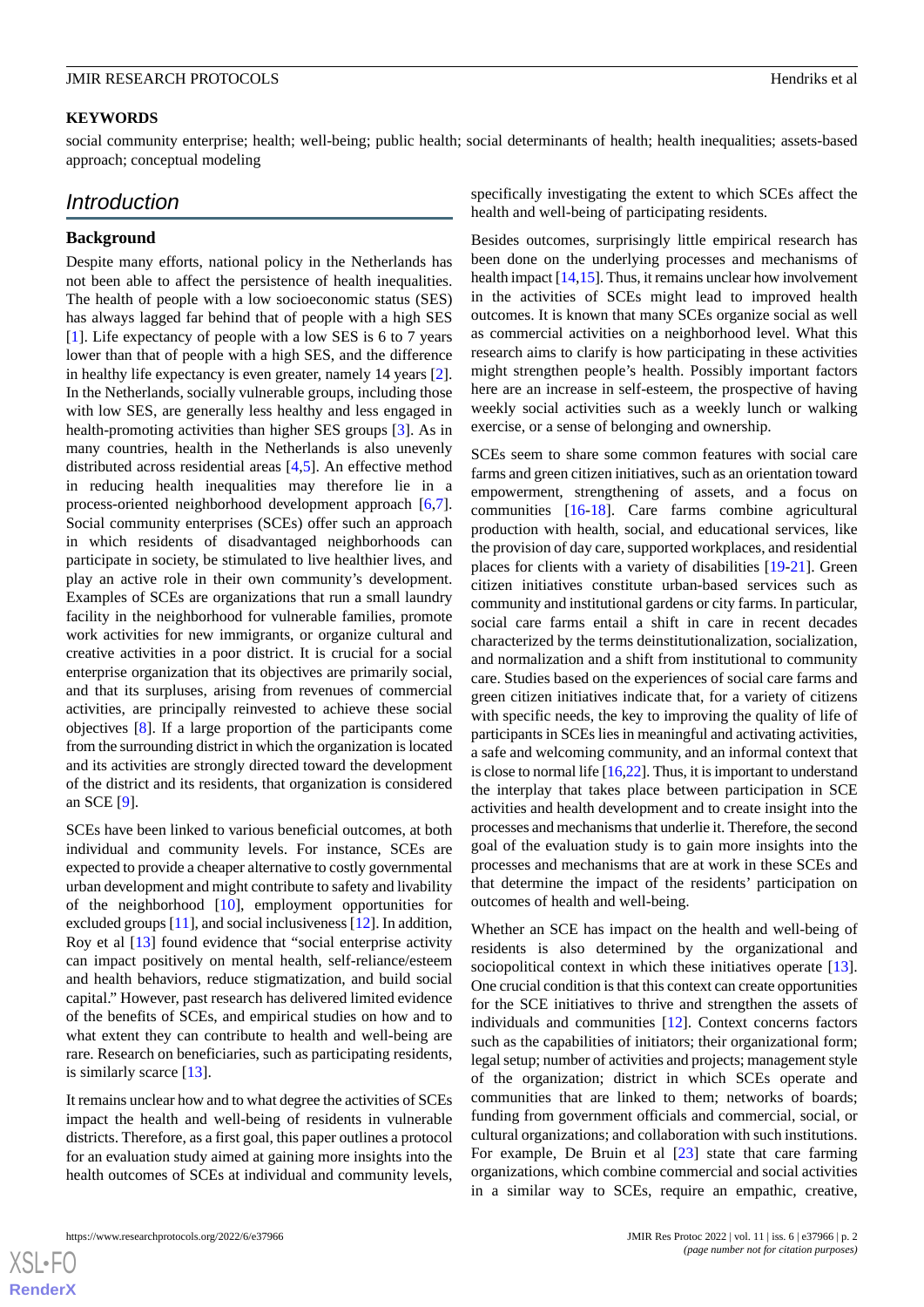innovative staff that knows how to align meaningful activities with personal needs, support a sense of mastery, and facilitate engagement of participants.

These factors might be decisive for the extent to which SCEs can succeed at improving the well-being of residents and the livability of districts. This success has to do with their position in relation to other stakeholders in the context of the market, and of the local, regional, and national government. One crucial contextual factor might be the capacity of these initiatives to create collaboration with governments, nongovernmental organizations, and commercial parties that can provide the necessary conditions for sustaining and expanding their activities [[12\]](#page-8-10). Another crucial consideration is whether efforts from the SCE in building collaboration with other stakeholders will also provide participants with opportunities to strengthen their assets. In that sense, it is relevant to investigate to what extent the SCEs use organizational strengths such as the capabilities of initiators and efforts of volunteers to successfully create conditions in their environment that lead to improved health and well-being of residents and communities. Hence, a third goal of the evaluation research is to explain how the potential of SCEs in strengthening individual and community assets is determined by organizational and contextual factors.

#### **Theoretical Framework**

The theoretical basis of the evaluation research can be found in an asset-based model of health and 2 conceptual models, namely the social enterprise intervention model by Roy et al [[13\]](#page-8-11) and the empirically informed conceptual model by Macauley et al [[24\]](#page-8-20). On the basis of these models, we have constructed an expanded model that functions as the theoretical framework of this research.

#### **Asset-Based Model of Health**

The asset-based model of health emphasizes the capabilities of persons and opportunities for collaboration in communities and organizations to sustain and promote health [[25](#page-8-21)[,26](#page-8-22)]. The approach is based on the salutogenic model of health [\[27](#page-8-23)], which means that by focusing on assets instead of problems or deficiencies, it is possible to identify factors and mechanisms that allow people to move toward the health end of the spectrum between ill health and health. The fundamental premise is that individuals will do better in the long run if they are supported to identify, recognize, and use the strengths and resources available in themselves and their environment [\[28](#page-9-0),[29\]](#page-9-1). On a community level, asset approaches can help people to discern and use those skills, resources, knowledge, and connections within communities that can promote health and support well-being [\[30](#page-9-2)]. For instance, social enterprises can be effective in providing employment opportunities and creating more enterprising communities [[11\]](#page-8-9). By strengthening residents' assets, SCEs can contribute to social cohesion and improve their quality of life, health, and well-being [\[12](#page-8-10)]. Moreover, low-income residents involved in these community initiatives can accrue 4 different nonfinancial assets (ie, social, cultural, human, and political capital) that can improve their health and well-being [\[25](#page-8-21),[31\]](#page-9-3). This is an iterative process in which residents' improved health and well-being further support the acquisition and development of new assets.

According to Benenson and Stagg [\[31](#page-9-3)], SCEs may call on the assets that are already available in the community as well as enable the development of new assets on both individual and community levels. The activities of the SCEs aim to strengthen the capacities of residents to participate in society—for example, by offering skill lessons for getting a job or by developing additional social relationships to reduce loneliness. On a community level, these enterprises may seek to support community health by creating a green and safe physical environment and by increasing social cohesion. We expect that increased availability and use of individual and community assets will support residents and communities in dealing with the challenges they face, thus strengthening their health and well-being. For example, by sharing experiences on health issues in familiar settings, participants may strengthen their health literacy.

#### **Integrated Model of SCE Health Intervention**

The theoretical framework is further based on the integration of 2 conceptual models developed to strengthen our understanding of how SCEs can contribute to health outcomes. Both aim to describe how activities by SCEs can impact intermediate and long-term health outcomes. The first is the model by Roy et al  $[13]$  $[13]$ , and the second is the model by Macauley et al [[24\]](#page-8-20). To fit our research questions, several adaptations have been made to these models to create an integrated model (see [Figure 1\)](#page-3-0).

The model by Roy et al  $[13]$  $[13]$  puts forward a chain of causality containing the different steps through which intermediate and long-term health outcomes are generated. These steps involve the (1) internal and external factors determining the social mission of a social enterprise, (2) intervention, (3) intermediate effects, and (4) long-term outcome. The assets include emotional well-being, social networks and relationships, good work, and social functioning. The long-term outcomes revolve primarily around social capital, connectedness, and sense of coherence, leading to improved health and well-being. The elements describing the factors that determine the social mission of the SCEs are necessary to answer our second research question on processes and mechanisms and our third question on assets. From this model, we have reframed the factors determining the social mission as the organizational and sociopolitical context.

In their model, Macauley et al [[24\]](#page-8-20) elaborate in more detail on the long-term health outcomes on which SCEs might have an impact. In this model, these are improved sense of meaning and control; economic impact; access to services; enhanced confidence and self-esteem; employment, employability, and meaningful work; enhanced social networks; and positive spaces and environments. In line with the assets model by Morgan and Ziglio [\[26](#page-8-22)], the health outcomes of the model by Macauley et al [\[24](#page-8-20)] can take place on 3 levels: individual, community, and system. Thus, the model describes the impact exerted on the different levels by processes (ie, activities that, intentionally or not, may lead to positive health outcomes) and mechanisms which form chains of causality leading to better situations of health and well-being.

As a final adaptation, we have strengthened the aspect of communities and the sociopolitical context of the district and

 $XSJ \cdot F$ **[RenderX](http://www.renderx.com/)**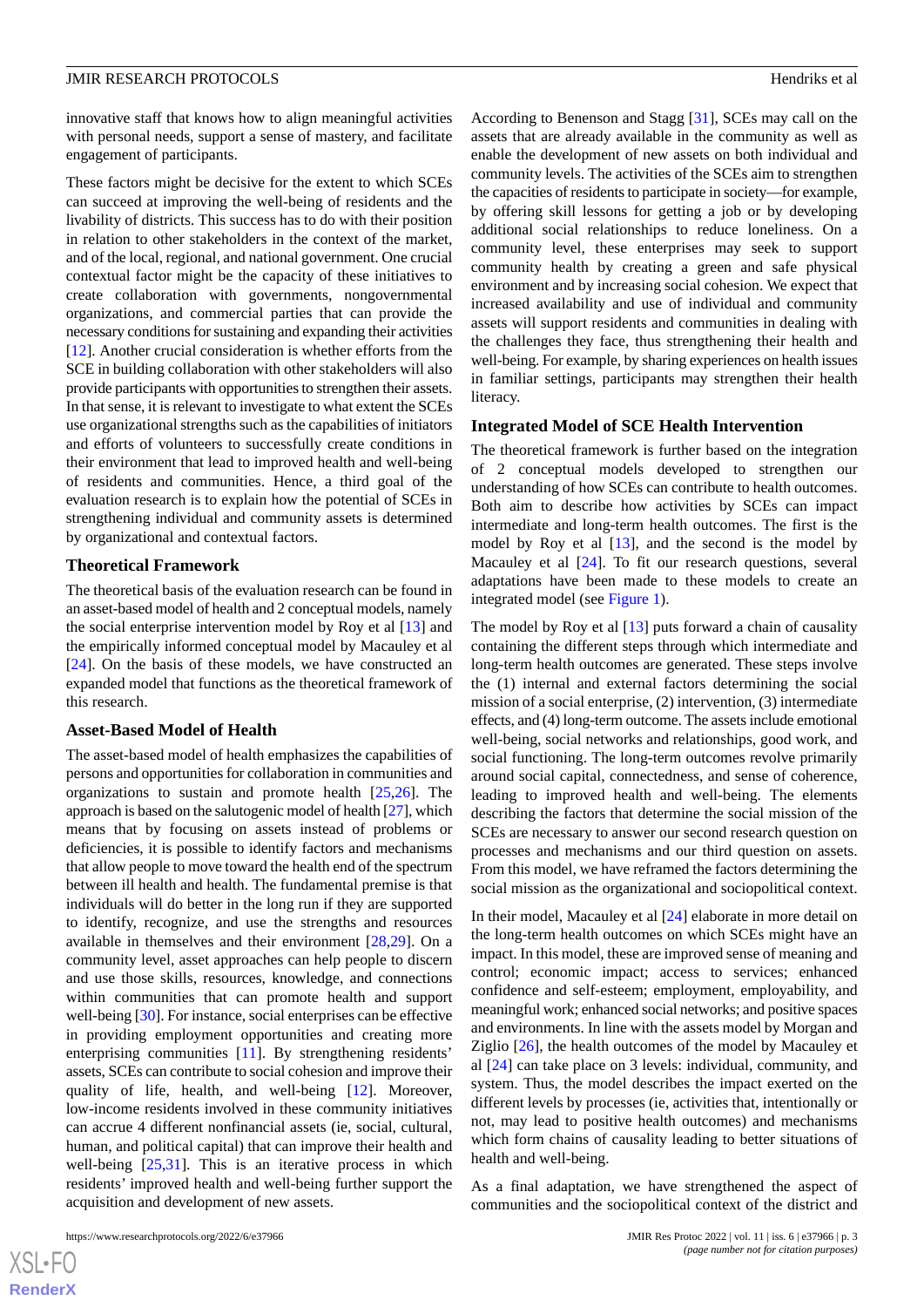the city in our model (see under social enterprise, [Figure 1\)](#page-3-0). This also relates to a wider development in the Netherlands: the emergence of a stronger district-oriented approach by local government in the last decade, which has had an especially notable impact on the opportunities for neighborhood initiatives within the sociopolitical context in Dutch municipalities, and the rise of community-oriented social enterprises [\[32](#page-9-4)]. For example, SCEs that are embedded within specific districts might have the advantage that they can stimulate participation of residents in such communities more than organizations oriented on the level of an entire city. One of the reasons for a potentially higher impact is that these individuals might be more motivated by the fact that their efforts benefit the neighborhoods in which they themselves live. The integrated model combining the

relevant analytical elements for our research is presented in [Figure 1](#page-3-0).

To conclude, the study outlined in this protocol aims to contribute knowledge on the potential of SCEs to impact health and well-being and reduce health inequalities. The following research questions were formulated:

- What is the impact of SCEs on health outcomes at individual and community levels?
- What underlying processes and mechanisms can explain the possible health impact of SCEs?
- What assets are available to SCEs through their organization and their context, and how can SCEs successfully mobilize these assets?

<span id="page-3-0"></span>**Figure 1.** Integrated model of the social community enterprise health intervention based on Roy et al [[13](#page-8-11)] and Macaulay et al [[24](#page-8-20)].



# *Methods*

# **Design**

This research applies a mixed methods multiple-case study design including repeated cross-sectional measurements. The cases to be studied are 6 SCEs located across 5 vulnerable neighborhoods in a medium-sized Dutch city. We will use questionnaires, interviews, and observations as research instruments.

# **Setting**

 $XS$  • FC **[RenderX](http://www.renderx.com/)**

Before the start of this study, interviews will be held with the 6 selected SCEs to ensure that they conform to the definition stated earlier. All SCEs focus to a large degree on improving the district they are located in. They all operate in districts that face a combination of serious problems such as low average levels of physical and mental health, high levels of unemployment, low levels of participation and education, low levels of social cohesion and livability, and perceptions of deterioration and lack of safety of the neighborhood. Every community enterprise in our study aims to reduce these problems: that goal is the fundamental reason for the existence

of the enterprise. A core principle these SCEs share is that they are convinced that the social problems should be dealt with through the participation and self-management of the district's residents. The community enterprises take the residents' assets as a starting point and develop activities from there onward. Other fundamental principles include taking an entrepreneurial attitude by the initiators and promoting such an attitude among their participants (eg, by creating a cooperative of small businesses).

The selected SCEs differ, however, in context, in the demographic profile of the districts and participants, in the differences in target groups, in the main problems of the residents and the districts, and in the type of entrepreneurs and activities. Some of these initiatives attract only vulnerable residents such as unemployed persons and asylum seekers, while others organize activities that are directed at all residents and attract persons with both low and high SES. Examples of activities are cultural activities for people to meet each other, activities that improve the neighborhood such as greening of public spaces and garden maintenance, and strictly commercial activities such as managing parking lots or a small bicycle shop. Depending on the type of activities, these SCEs attract from a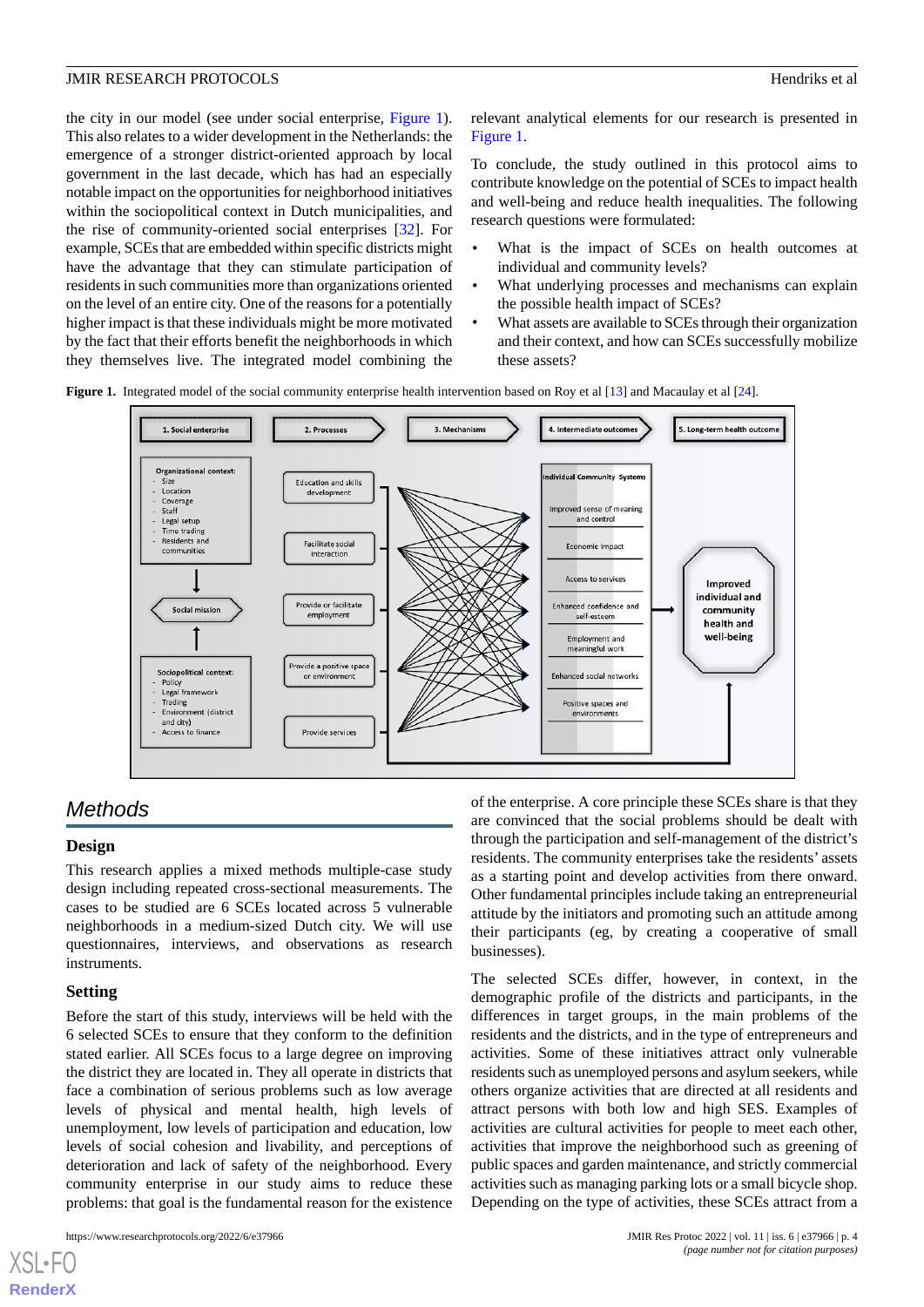dozen to a hundred persons on a weekly basis. The diversity of these social enterprises allows for a cross-case comparison demonstrating which processes and mechanisms apply to which contexts, and which types of asset building lead to which effects.

# **Data Collection**

# *Health Impact on Individual and Community Levels*

To evaluate the impact of the 6 SCEs on health and well-being, quantitative data will be collected from participants in the activities of the selected SCEs during the duration of the project. Data collection, including administering questionnaires and holding interviews, will take place at the locations of the SCEs. The anonymity of the participants will be safeguarded by several measures such as the use of separate rooms where residents can be interviewed and complete the questionnaires in private. The procedure for the selection and recruitment of the participants will be coordinated in advance with the initiators. In our study, participants of the SCEs will be recruited randomly by the researchers, except for those residents who the initiators believe might find participation too burdensome. Both participants and the initiators from the SCEs will be notified beforehand about the aim of the questionnaire, the main topics, and the anonymous way in which the information will be used, and their consent will be requested. Residents who start an activity in year 1 of our research will receive follow-up questionnaires for 3 years; residents who start in year 2 are followed for 2 years, and so on. This approach is expected to result in a sample of 270 participants across the 6 community enterprises (ie, 45

participants per neighborhood). Considerable effort will be put into encouraging residents who stop participating in the activities of the community enterprises to continue completing the questionnaires until the end of the project.

The outcome measures concern the intermediate health outcomes as presented in the integrated model (see [Figure 1\)](#page-3-0). On an individual level, these are sense of meaning and control; confidence and self-esteem; employment, employability, and meaningful work; and physical health. Physical health will be added as an outcome to the model, as the initiatives directly and indirectly influence health literacy by offering healthy lunches and social participation in sports activities. On the community level, the outcome measures are economic impact, access to services, social networks, and social cohesion. Several existing or validated instruments will be used as input for the questionnaire (see [Table 1\)](#page-4-0). Examples are the University of California, Los Angeles Loneliness Scale to measure social connectedness and the Dutch General Self-Efficacy Scale and Dutch Rosenberg Self-Esteem Scale to measure confidence and self-esteem. [Table 1](#page-4-0) describes which outcome measures are part of the questionnaire and the original instruments from which the questions were derived.

The questionnaires will be administered on paper or online. SPSS (version 25.0, IBM Corp) will be used for descriptive statistics for every measurement; the follow-up measurements will examine developments of participants. The data will be analyzed using multilevel regression models in SPSS and SAS (SAS Institute Inc) statistical software.

<span id="page-4-0"></span>**Table 1.** References related to the questionnaire outcome measures.

| Outcome measure                                                | Original instrument                                                                                                                  |
|----------------------------------------------------------------|--------------------------------------------------------------------------------------------------------------------------------------|
| <b>Educational level</b>                                       | Municipal Report Livability and Safety in the Neighborhood 2017 [33]<br>$\bullet$<br>GGD <sup>a</sup> Monitor Gelderland-Midden [34] |
| Social connectedness                                           | UCLA <sup>b</sup> Loneliness Scale–CBS <sup>c</sup> [35]                                                                             |
| Living environment                                             | Municipal Report Livability and Safety in the Neighborhood 2017 [33]<br>$\bullet$                                                    |
| Sense of meaning and control                                   | Adjusted version of the Daily Meaning Scale [36]                                                                                     |
| Confidence and self-esteem                                     | Dutch General Self-efficacy Scale–Short form [37-39]<br>Dutch Rosenberg Self-Esteem Scale [40]                                       |
| Resilience                                                     | GGD Monitor Gelderland-Midden [41]                                                                                                   |
| Overall health                                                 | GGD Monitor Gelderland-Midden [34]<br>PROMIS <sup>d</sup> Scale v1.2–Global Physical Health G03 [42,43]                              |
| Economic impact                                                | GGD Monitor Gelderland-Midden [34]                                                                                                   |
| Self-perceived impact of participation at the SCE <sup>e</sup> | The Work and Meaning Inventory [44]                                                                                                  |

<sup>a</sup>GGD: Municipal Health Services (Gemeentelijke Gezondheidsdienst).

<sup>b</sup>UCLA: University of California, Los Angeles.

<sup>c</sup>CBS: Central Bureau for Statistics (Centraal Bureau voor de Statistiek).

d PROMIS: Patient-Reported Outcomes Measurement Information System.

e SCE: social community enterprise.

[XSL](http://www.w3.org/Style/XSL)•FO **[RenderX](http://www.renderx.com/)**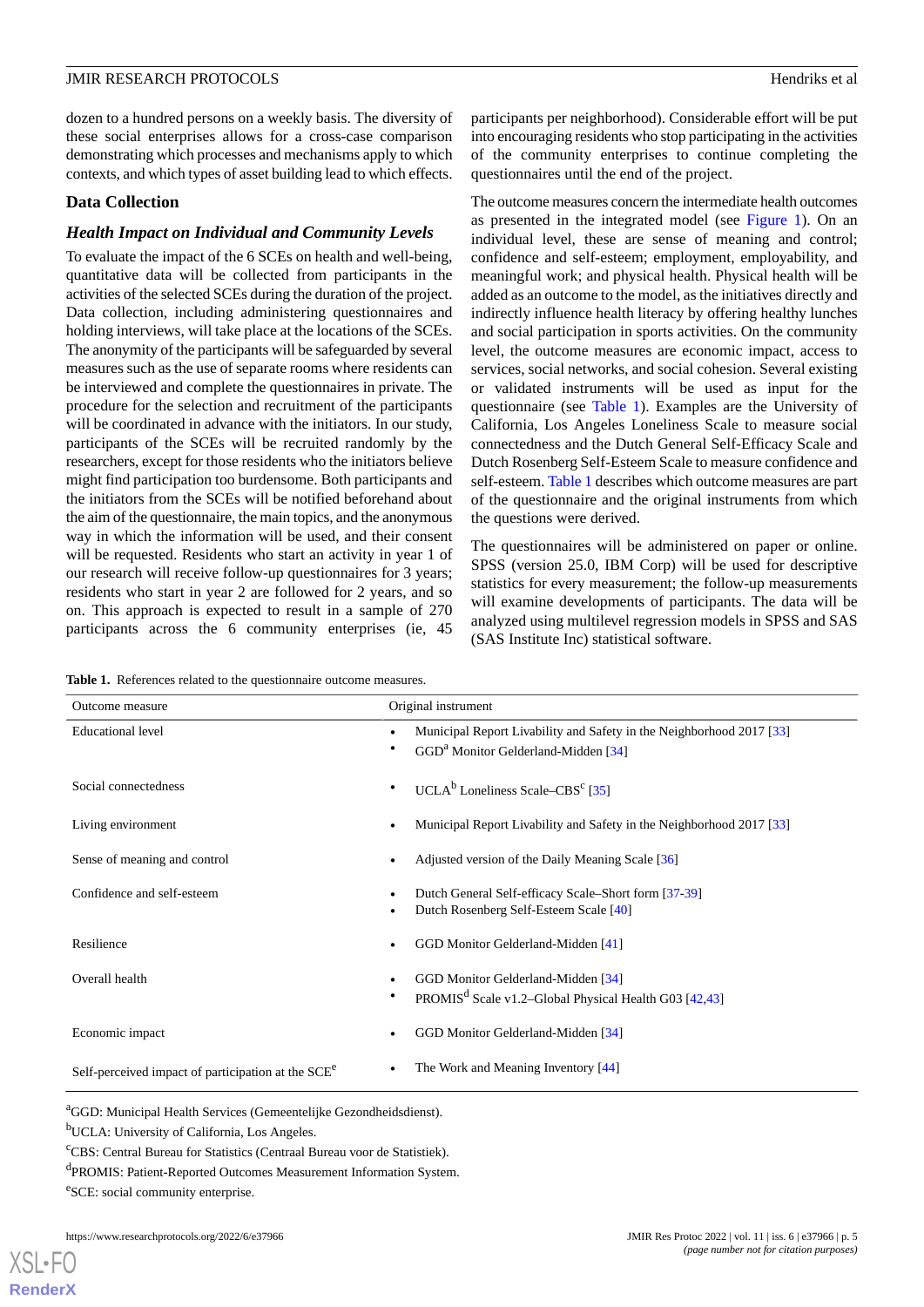# *Underlying Processes and Mechanisms on the Individual Level*

To understand the underlying processes and mechanisms on the individual level, interviews will be held with 2 groups. To gain a better understanding of the assets that are mobilized through community enterprises'activities, in-depth qualitative interviews will be performed with participants in those activities. Each year, 4 to 5 participants per SCE will be invited to take part, resulting in a total sample of 16 to 20 participants over 4 years for each neighborhood. The interviews will be held with people who have been involved in the activities for a longer period of time and who are also participating in the questionnaire research. The interviews will be conducted by members of the research team. Each interview will follow a predefined semistructured format. This will ensure that the retrospective interviews focus on understanding which individual and community assets are mobilized through the participation in the activities and how the mobilized assets lead to better health.

Participants and the initiators from the SCEs will be notified beforehand about the aim of the interview, the main topics, and the anonymous way in which the data will be used. At the start of the interviews, permission will be requested to record the conversation. All recordings will be transcribed, and both audio files and transcriptions will be stored at a secure site. The transcripts will be analyzed by thematic coding and content analysis using Atlas ti.8 (Scientific Software Development GmbH). This analysis will be directed at unravelling the mechanisms of change on an individual level. Quotes that reveal essential elements of the processes, mechanisms, and outcomes at stake will be selected to illustrate our findings. Furthermore, semistructured in-depth interviews with the initiators of the SCEs, district managers, and social district team employees will be conducted each year.

# *Underlying Processes and Mechanisms at the Organizational Level*

Information at the organizational level will be collected by interviewing initiators of SCEs, social district team employees, and the district managers of the municipality. At least 3 persons per initiative per year will be interviewed, which will add up to a minimum of 45 interviews. Semistructured in-depth interviews will be scheduled during the first, second, and fourth year of the project, at time points to be determined, to be able to document changes in the approach of the community enterprises. The interviews will focus on the community and organizational assets mobilized through the SCEs. In addition, they will inquire about the constraining and facilitating factors in the collaboration between the community enterprises and other stakeholders, such as the local government. Besides that, the competencies and activities of the initiators, as well as their expectations, wishes, and experiences, will be explored. The interview questions will concern (1) changes in their approach and activities, (2) the participation and involvement of residents, (3) the assets of participants as individuals and groups, and (4) the initiatives themselves. The data from these interviews will allow us to identify the factors that play a role in the success of SCEs and the implementation of their activities in local policies.

With these insights, the approaches of the enterprises and the policies of the municipality can be improved.

During the 4 years of the research project, observations per initiative will be made on the mechanisms of change on the organizational level through participatory research (ie, making notes during informal happenings) and from informal communication (eg, email conversation, phone calls) with the initiators. Using analytical schemes, structured observations will be collected in which we will describe the approach of the staff of the initiatives and their concrete actions and opinions, interactions with participants and stakeholders and their actions and opinions, and the processes and mechanisms described earlier. Comparisons between the SCEs and their organizational and political settings will be made. These insights will provide us with an improved understanding of success or failure of SCEs and their different approaches.

# **Data Triangulation and Analysis**

By applying a variety of research methods, this study aims to assure the validity of this research and make it possible to examine different dimensions of the phenomenon of SCEs. Data from the questionnaires and interviews with participants, initiatives, and stakeholders will be combined with our own observations. This data will provide insights into the context, processes, and mechanisms at work that form potential pathways along which assets are strengthened and participants at SCEs can gain improved health. In particular, the insights into mechanisms that explain how participants' behavior is determined by their involvement in these community enterprises will make it possible to evaluate the complex components of approaches that target health improvement in such settings. In this way, elements such as the relationship with the initiator or the involvement in a local community can be identified as determining factors. By focusing not on projects but on the processes and mechanisms that form different pathways in varying contexts, our study can gain insights that are applicable to other settings.

This study will use data extracted from stakeholders to incorporate different perspectives on improvement of health into our analysis. Via methods such as interviews, questionnaires, and observations, insights can be questioned and tested to see if they support or contradict patterns derived from the separate research instruments. Information from the interviews with participants, initiators, and stakeholders can lead to the identification of mechanisms. The collected quantitative data can then be used to question and test these identified mechanisms.

# **Ethical Approval**

Participants and initiators from the SCEs will be notified beforehand about the aim of the questionnaire, the main topics, and the anonymous way in which the information will be used. All participants will be asked to provide permission via a written consent form. It will be made clear to participants that participation is voluntary and withdrawal from the study is possible at any time for any reason. We will monitor the number of persons who do not want to take part in this study and will record their reasons for not participating. The data collected

 $XS$ -FO **[RenderX](http://www.renderx.com/)**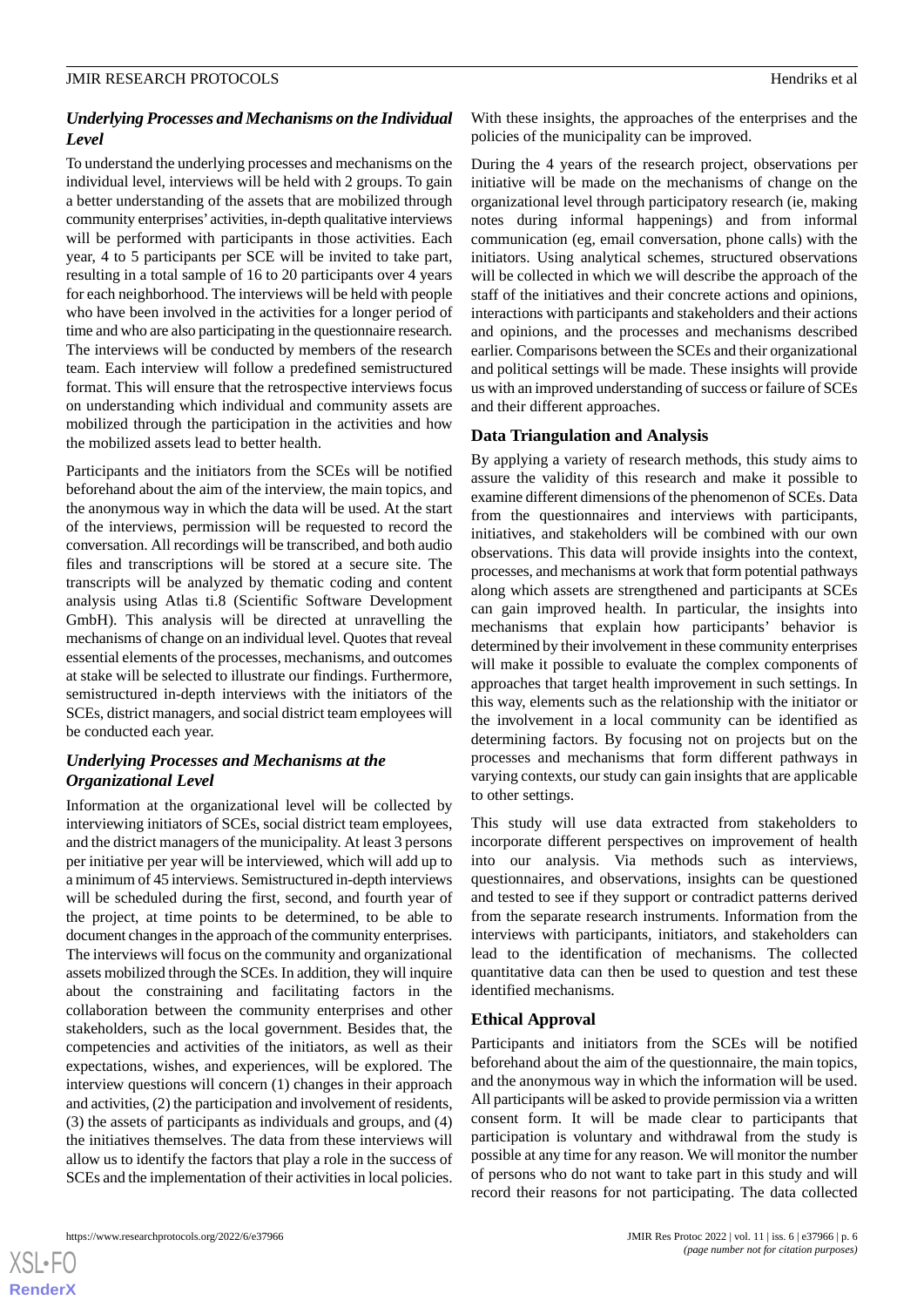will be treated confidentially and pseudonymously, which means that identifiable elements will be collected separately and will be encoded. This will ensure that the data cannot be traced back to any of the participants. The data set will be encrypted and stored in a repository with restricted access. This research will be conducted in compliance with the ethical rules for social science research. We have acquired approval for this study from the Wageningen Social Sciences Ethics Committee (CoC number 09215846).

# *Results*

This research project received funding from The Netherlands Organization for Health Research and Development in 2018. Data collection takes place from 2018 until 2022. Data analysis will start after the last round of data collection in 2022 and will be finalized in 2024. Expected results are to be published in 2023 and 2024.

# *Discussion*

## **Scientific Relevance**

Despite the societal relevance of SCEs, little empirical research has been performed on their functioning and impact [[14](#page-8-12)[,15](#page-8-13),[45\]](#page-9-16). As Roy et al [[13\]](#page-8-11) suggested, this protocol article describes an evaluation study whose aim is "to better understand and evidence causal mechanisms and to explore the impact of social enterprise activity, and wider civil society actors, upon a range of intermediate and long-term public health outcomes." The findings of this research can generate new empirical evidence on the health impact of SCEs and relevant processes, mechanisms, and organizational and sociopolitical contexts. With our results, we will be able to describe in more detail how the activities of SCEs can impact intermediate and long-term health outcomes and clarify the interplay between participation and health through the activities at these initiatives. More specifically, our research can contribute to the substantiation and further refinement of the conceptual model, as we already aimed to do in the integrated model of SCE health intervention presented in [Figure 1](#page-3-0).

#### **Societal Relevance**

Many policy makers deal with questions regarding the added health value of community enterprises for vulnerable residents and deprived communities [\[14](#page-8-12),[45\]](#page-9-16). In turn, many SCEs struggle when trying to clarify the impact they can have on residents and communities. As the number of community enterprises in the Netherlands is increasing rapidly, this research can be beneficial for many initiatives attempting to become more effective and increase their impact among residents in deprived neighborhoods by strengthening the assets of their organizations, participants, and districts. Next to improving SCEs, our research can provide more traditional welfare city-based organizations with insights on how to promote health via the context of district-based communities.

#### **Strengths and Limitations**

This study will follow 6 initiatives extensively during a prolonged period. These 6 SCEs can be described as diverse,

yet they share a number of common principles. Therefore, during the research period, the research team will be able to study a wide range of settings and situations, providing the opportunity to study the impact of different approaches on health and well-being outcomes. We will follow the 6 initiatives throughout a period of 4 years. After each year, we will offer SCE professionals a report of the research results so that they can learn directly from the study. The SCEs will benefit from this research by learning from these insights and sharing their experiences, approaches, and methods with each other. In addition, in the third and fourth year of the research period, preliminary results will be shared on local, regional, and national levels with other SCEs and local and regional governments. Another strong point of this research is its mixed methods design. When different methods for measuring the same processes and mechanisms result in the same outcomes, this is extra support for our findings.

This study faces several challenges. First, to collect the data as described (ie, interviews, questionnaires and observations), this research will be dependent on the cooperation of many parties, namely the participants, initiators, and stakeholders such as the district managers and social district employees. This is a challenge that we aim to overcome by investing strongly in the relationships with the initiators and other stakeholders, even before the start of the research project. Regular meetings will be scheduled with the initiators during the project to maintain trusting and constructive relationships that provide a support base for this research.

A second challenge is that the number of respondents that can be recruited is dependent on possible growth or downsizing of the selected initiatives during the research period. At least 3 initiatives are limited in size and have been established recently. Hence, we must take into account that during the research period these initiatives might collapse, leaving us with limited collected data. In addition, an initiative may change its approach drastically; for example, it might cease to aim its activities at the neighborhood or at residents with low SES. We have taken this risk into account by selecting more initiatives than strictly necessary, which will make it possible to reach the required number of participants for this research even if one of the initiatives withdraws from the project.

Last, as many other factors can determine possible positive effects on the health of the participants of the SCEs, this research cannot deliver hard evidence for any causal relations between their health and their participation in activities at the SCEs. Likewise, this research will not entail control groups in other districts among different types of organizations. However, by using in-depth interviews, structured questionnaires, and observations, this research can apply data triangulation, which will make it possible to gain more insights into the causal relationships that determine the health outcomes at SCEs.

In addition to its internal validity, this research will also need to be externally valid. The fact that this research is limited to one municipality will restrict the extent to which the conclusions can be generalized to other situations. This problem will be partly overcome by the use of multiple, diverse cases. Finding comparable processes and mechanisms in these different settings

```
XS-FO
RenderX
```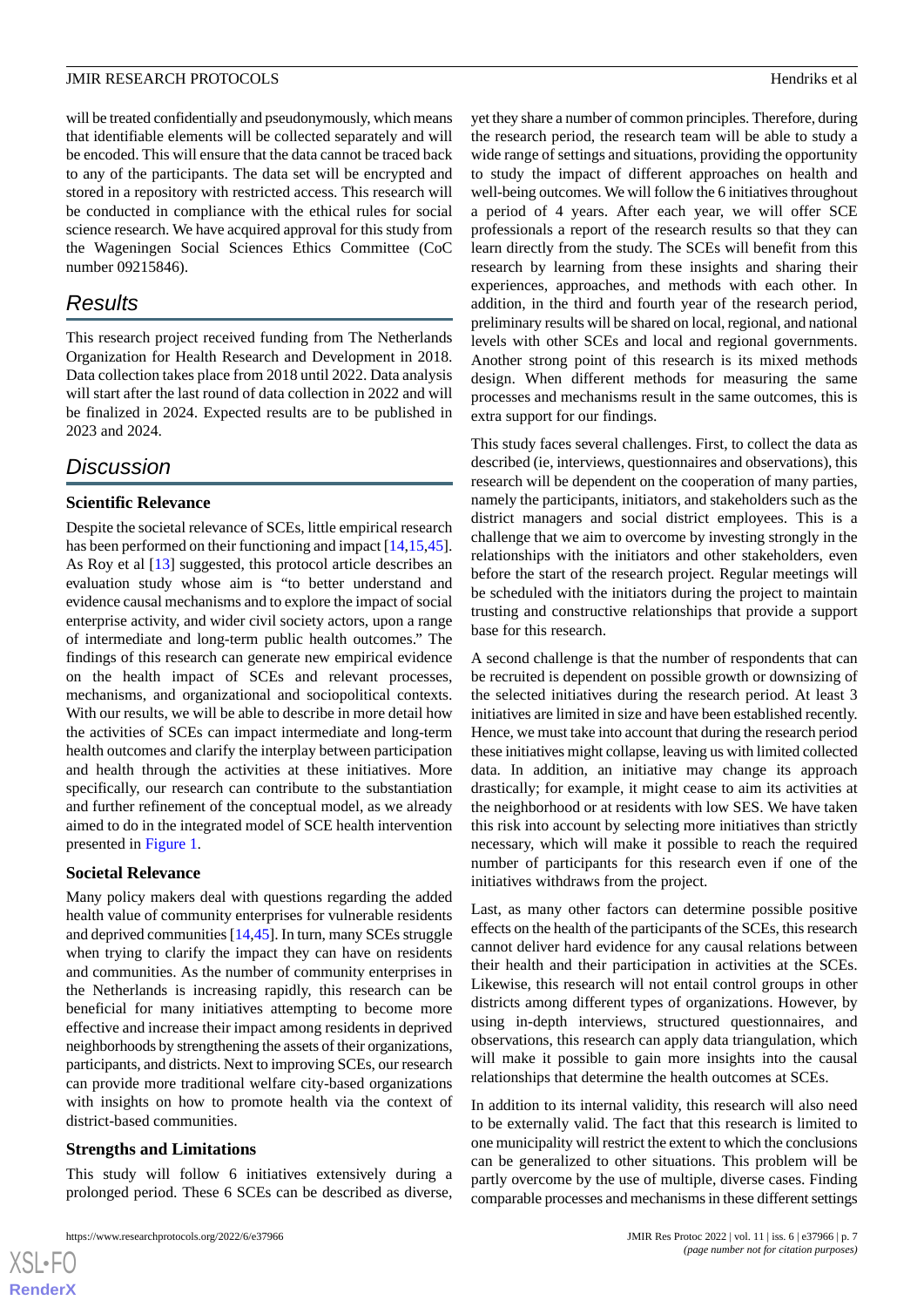will help to provide a basis for generalizing the results to comparable situations for SCEs in other sociopolitical contexts [[46\]](#page-9-17).

### **Valorization and Dissemination Plan**

National and local governments can benefit from this research, as we provide insights into beneficial forms of collaboration between initiatives and government. In this way, this study can provide input to improve policy. In response to the inequalities mentioned above, it is Dutch policy to promote community-based health-enhancing programs that improve the health and well-being of socially vulnerable groups [[47\]](#page-9-18). These programs emphasize intersectoral collaboration and build on concepts like supportive environments, community participation, and community ownership [[3\]](#page-8-1). In line with this, there is a growing interest within national and local governments in involving residents in district-oriented entrepreneurial activities. The Dutch government has published a white paper that emphasizes its aim of supporting residents in taking up societal issues [[48\]](#page-9-19). One way for residents to do so is to participate in an SCE.

Insights into the mechanisms of how SCEs possibly improve residents' health and well-being can make local policy and programs more effective. To promote our research results and recommendations for SCEs and local governments, we will organize local and national meetings and workshops at which SCEs and similar initiatives can exchange thoughts and findings with policy makers and other stakeholders. Furthermore, we will collaborate with expert organizations, such as the Provincial Alliance on Livability, Pharos (Dutch center for expertise on health inequalities) and Movisie (Dutch knowledge institute for social issues). Their role in this collaboration is twofold: to deliver expertise and offer us opportunities to discuss our results with other SCEs and local decision makers and policy advisors in the Netherlands.

The results of this research will be shared with other academics through publication in international open-access peer-reviewed journals. The quantitative data of this research project will be made available on request via the restricted access functionality in Data Archiving and Networked Services–Electronic Archiving System (DANS-EASY) after an embargo period to allow publication of results (maximum 2 years, conforms with DANS-EASY embargo period). The qualitative data are not open access but will be available on request.

## **Acknowledgments**

This study is made possible by grant 531001317 from the Netherlands Organization for Health Research and Development. We express our gratitude to the initiators and participants from the social community enterprises, employees of the municipality, and professionals from third parties such as welfare organizations who participated in our research.

# **Authors' Contributions**

LV, JH, and EH designed the study. EH took the lead in the writing of the manuscript. All authors have read and approved the final manuscript and contributed to the drafting and revision of the manuscript.

#### **Conflicts of Interest**

None declared.

# **Multimedia Appendix 1**

Review 1 decision project 531001317 by the Nederlandse organisatie voor gezondheidsonderzoek en zorginnovatie (ZonMw, The Netherlands Organisation for Health Research and Development) - Preventieprogramma 5 (Prevention Program 5). [[PDF File \(Adobe PDF File\), 60 KB](https://jmir.org/api/download?alt_name=resprot_v11i6e37966_app1.pdf&filename=3cdcfe18de5535c4ef63e86ad7629e6c.pdf)-[Multimedia Appendix 1\]](https://jmir.org/api/download?alt_name=resprot_v11i6e37966_app1.pdf&filename=3cdcfe18de5535c4ef63e86ad7629e6c.pdf)

# **Multimedia Appendix 2**

Review 2 decision project 531001317 by the Nederlandse organisatie voor gezondheidsonderzoek en zorginnovatie (ZonMw, The Netherlands Organisation for Health Research and Development) - Preventieprogramma 5 (Prevention Program 5). [[PDF File \(Adobe PDF File\), 58 KB](https://jmir.org/api/download?alt_name=resprot_v11i6e37966_app2.pdf&filename=30c4061ede0cae0b1cedf42db7c57f4f.pdf)-[Multimedia Appendix 2\]](https://jmir.org/api/download?alt_name=resprot_v11i6e37966_app2.pdf&filename=30c4061ede0cae0b1cedf42db7c57f4f.pdf)

#### <span id="page-7-0"></span>**Multimedia Appendix 3**

Review 3 decision project 531001317 by the Nederlandse organisatie voor gezondheidsonderzoek en zorginnovatie (ZonMw, The Netherlands Organisation for Health Research and Development) - Preventieprogramma 5 (Prevention Program 5). [[PDF File \(Adobe PDF File\), 56 KB](https://jmir.org/api/download?alt_name=resprot_v11i6e37966_app3.pdf&filename=fa8eb75a32851fec2dc4b7334d6f073c.pdf)-[Multimedia Appendix 3\]](https://jmir.org/api/download?alt_name=resprot_v11i6e37966_app3.pdf&filename=fa8eb75a32851fec2dc4b7334d6f073c.pdf)

#### **References**

[XSL](http://www.w3.org/Style/XSL)•FO **[RenderX](http://www.renderx.com/)**

1. Broeders DH, Das H, Jennissen R, Tiemeijer W, de Visser M. Policy Brief: Van Verschil Naar Potentieel een Realistisch Perspectief op de Sociaaleconomische Gezondheidsverschillen, 7th Ed. Den Haag: WRR; 2018.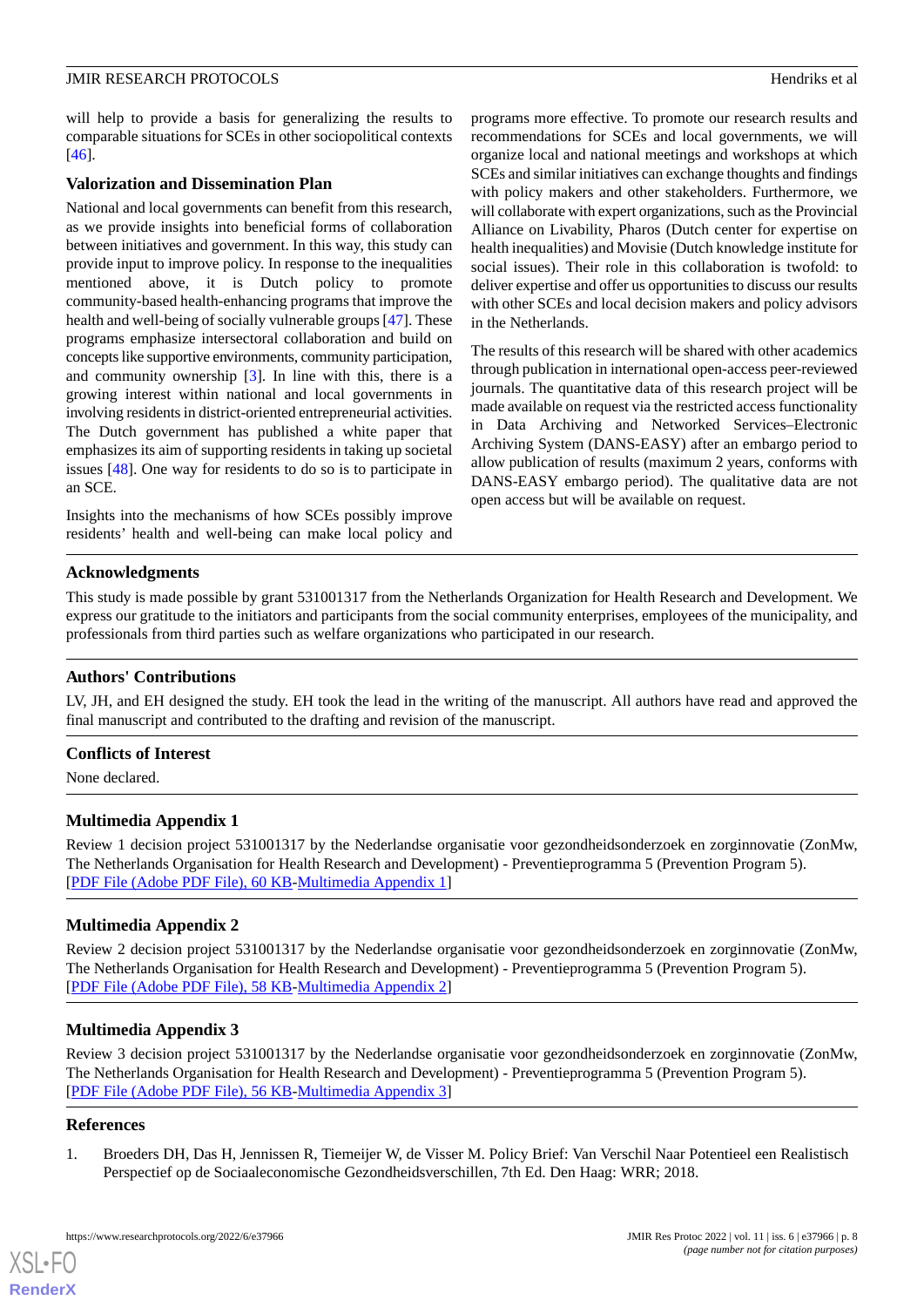- <span id="page-8-0"></span>2. Van der Lucht F, Polder J. Towards better health: the Dutch 2010 public health status and forecasts report. 2010. URL: <https://www.rivm.nl/bibliotheek/rapporten/270061011.pdf> [accessed 2022-05-19]
- <span id="page-8-1"></span>3. Herens M, Wagemakers A, Vaandrager L, van Ophem J, Koelen M. Contexts, mechanisms, and outcomes that matter in Dutch community-based physical activity programs targeting socially vulnerable groups. Eval Health Prof 2017 Sep;40(3):294-331. [doi: [10.1177/0163278716652940\]](http://dx.doi.org/10.1177/0163278716652940) [Medline: [27325611\]](http://www.ncbi.nlm.nih.gov/entrez/query.fcgi?cmd=Retrieve&db=PubMed&list_uids=27325611&dopt=Abstract)
- <span id="page-8-3"></span><span id="page-8-2"></span>4. Mackenbach J. Socio-economic health differences in the Netherlands: a review of recent empirical findings. Soc Sci Med 1992 Feb;34(3):213-226. [doi: [10.1016/0277-9536\(92\)90264-q\]](http://dx.doi.org/10.1016/0277-9536(92)90264-q)
- <span id="page-8-4"></span>5. Velze K, Pieterse N, Martens A, Breedijk M, De Hollander G. Distribution of Health and Quality of the Living Environment Among Neighborhoods. Den Haag: Planbureau voor de Leefomgeving; 2020.
- <span id="page-8-5"></span>6. Carlisle S. Tackling health inequalities and social exclusion through partnership and community engagement? A reality check for policy and practice aspirations from a Social Inclusion Partnership in Scotland. Critical Public Health 2010 Mar 29;20(1):117-127. [doi: [10.1080/09581590802277341\]](http://dx.doi.org/10.1080/09581590802277341)
- <span id="page-8-6"></span>7. Wentink C, Vaandrager L, van Dam R, Hassink J, Salverda I. Exploring the role of social capital in urban citizens' initiatives in the Netherlands. Gac Sanit 2018;32(6):539-546 [\[FREE Full text](http://www.elsevier.es/en/linksolver/ft/pii/S0213-9111(17)30148-6)] [doi: [10.1016/j.gaceta.2017.05.011\]](http://dx.doi.org/10.1016/j.gaceta.2017.05.011) [Medline: [28750842\]](http://www.ncbi.nlm.nih.gov/entrez/query.fcgi?cmd=Retrieve&db=PubMed&list_uids=28750842&dopt=Abstract)
- <span id="page-8-7"></span>8. Rymsza M, Janusz GD. The role of social enterprises in shaping social bonds. Int J Soc Econ 2015;42(9):830-840. [doi: [10.1108/ijse-03-2015-0059\]](http://dx.doi.org/10.1108/ijse-03-2015-0059)
- <span id="page-8-8"></span>9. Gordon K, Wilson J, Tonner A, Shaw E. How can social enterprises impact health and well-being? Int J Entrepreneurial Behav Res 2017 Jul 12;24(3):697-713. [doi: [10.1108/ijebr-01-2017-0022\]](http://dx.doi.org/10.1108/ijebr-01-2017-0022)
- <span id="page-8-9"></span>10. Marschall MJ. Citizen participation and the neighborhood context: a new look at the coproduction of local public goods. Polit Res Q 2004 Jun; 57(2): 231. [doi: [10.2307/3219867](http://dx.doi.org/10.2307/3219867)]
- <span id="page-8-10"></span>11. Teasdale S. How can social enterprise address disadvantage? Evidence from an inner city community. J Nonprofit Public Sect Mark 2010 May 20;22(2):89-107. [doi: [10.1080/10495141003601278\]](http://dx.doi.org/10.1080/10495141003601278)
- <span id="page-8-12"></span><span id="page-8-11"></span>12. Witheridge J, Morris NJ. An analysis of the effect of public policy on community garden organisations in Edinburgh. Local Environ 2014 Jul 16;21(2):202-218. [doi: [10.1080/13549839.2014.936843\]](http://dx.doi.org/10.1080/13549839.2014.936843)
- <span id="page-8-13"></span>13. Roy MJ, Donaldson C, Baker R, Kerr S. The potential of social enterprise to enhance health and well-being: a model and systematic review. Soc Sci Med 2014 Dec;123:182-193. [doi: [10.1016/j.socscimed.2014.07.031\]](http://dx.doi.org/10.1016/j.socscimed.2014.07.031) [Medline: [25037852](http://www.ncbi.nlm.nih.gov/entrez/query.fcgi?cmd=Retrieve&db=PubMed&list_uids=25037852&dopt=Abstract)]
- <span id="page-8-14"></span>14. Bailey N. The role, organisation and contribution of community enterprise to urban regeneration policy in the UK. Prog Plann 2012 Jan; 77(1): 1-35. [doi: 10.1016/j.progress. 2011. 11.001]
- 15. Kleinhans R. False promises of co-production in neighbourhood regeneration: the case of Dutch community enterprises. Public Manag Rev 2017 Feb 15;19(10):1500-1518. [doi: [10.1080/14719037.2017.1287941](http://dx.doi.org/10.1080/14719037.2017.1287941)]
- <span id="page-8-15"></span>16. Hassink J, Elings M, Zweekhorst M, van den Nieuwenhuizen N, Smit A. Care farms in the Netherlands: attractive empowerment-oriented and strengths-based practices in the community. Health Place 2010 May;16(3):423-430. [doi: [10.1016/j.healthplace.2009.10.016](http://dx.doi.org/10.1016/j.healthplace.2009.10.016)] [Medline: [20079675\]](http://www.ncbi.nlm.nih.gov/entrez/query.fcgi?cmd=Retrieve&db=PubMed&list_uids=20079675&dopt=Abstract)
- <span id="page-8-16"></span>17. Hassink J, Salverda I, Vaandrager L, van Dam R, Wentink C. Relationships between green urban citizens' initiatives and local governments. Cogent Social Sciences 2016 Oct 27;2(1):1250336. [doi: [10.1080/23311886.2016.1250336\]](http://dx.doi.org/10.1080/23311886.2016.1250336)
- 18. Bakker J, Denters B, Oude Vrielink M, Klok P. Citizens'initiatives: how local governments fill their facilitative role. Local Gov Stud 2012 Aug;38(4):395-414. [doi: [10.1080/03003930.2012.698240\]](http://dx.doi.org/10.1080/03003930.2012.698240)
- <span id="page-8-17"></span>19. Hassink J, Zwartbol C, Agricola H, Elings M, Thissen J. Current status and potential of care farms in the Netherlands. Wageningen J Life Sci 2021 Jun 18;55(1):21-36. [doi: [10.1016/s1573-5214\(07\)80002-9\]](http://dx.doi.org/10.1016/s1573-5214(07)80002-9)
- <span id="page-8-18"></span>20. Hine R, Peacock J, Pretty J. Care farming in the UK: contexts, benefits and links with therapeutic communities. Ther Commun 2008;29(3):245-260.
- <span id="page-8-19"></span>21. Elings M, Hassink J. Green care farms, a safe community between illness or addiction and the wider society. Ther Commun 2008;29(3):310-322.
- <span id="page-8-20"></span>22. de Bruin SR, Buist Y, Hassink J, Vaandrager L. 'I want to make myself useful': the value of nature-based adult day services in urban areas for people with dementia and their family carers. Aging Soc 2019 Oct 14;41(3):582-604. [doi: [10.1017/s0144686x19001168\]](http://dx.doi.org/10.1017/s0144686x19001168)
- <span id="page-8-21"></span>23. de Bruin SR, Pedersen I, Eriksen S, Hassink J, Vaandrager L, Patil GG. Care farming for people with dementia: what can healthcare leaders learn from this innovative care concept? J Healthc Leadersh 2020;12:11-18 [\[FREE Full text\]](https://dx.doi.org/10.2147/JHL.S202988) [doi: [10.2147/JHL.S202988](http://dx.doi.org/10.2147/JHL.S202988)] [Medline: [32210657\]](http://www.ncbi.nlm.nih.gov/entrez/query.fcgi?cmd=Retrieve&db=PubMed&list_uids=32210657&dopt=Abstract)
- <span id="page-8-22"></span>24. Macaulay B, Roy MJ, Donaldson C, Teasdale S, Kay A. Conceptualizing the health and well-being impacts of social enterprise: a UK-based study. Health Promot Int 2018 Oct 01;33(5):748-759 [\[FREE Full text](http://europepmc.org/abstract/MED/28369450)] [doi: [10.1093/heapro/dax009\]](http://dx.doi.org/10.1093/heapro/dax009) [Medline: [28369450](http://www.ncbi.nlm.nih.gov/entrez/query.fcgi?cmd=Retrieve&db=PubMed&list_uids=28369450&dopt=Abstract)]
- <span id="page-8-23"></span>25. Alvarez-Dardet C, Morgan A, Cantero MTR, Hernán M. Improving the evidence base on public health assets—the way ahead: a proposed research agenda. J Epidemiol Community Health 2015 Aug;69(8):721-723. [doi: [10.1136/jech-2014-205096](http://dx.doi.org/10.1136/jech-2014-205096)] [Medline: [25814694\]](http://www.ncbi.nlm.nih.gov/entrez/query.fcgi?cmd=Retrieve&db=PubMed&list_uids=25814694&dopt=Abstract)
- 26. Morgan A, Ziglio E. Revitalising the evidence base for public health: an assets model. Promot Educ 2007 Nov 02;Suppl 2(2\_suppl):17-22. [doi: [10.1177/10253823070140020701x\]](http://dx.doi.org/10.1177/10253823070140020701x) [Medline: [17685075](http://www.ncbi.nlm.nih.gov/entrez/query.fcgi?cmd=Retrieve&db=PubMed&list_uids=17685075&dopt=Abstract)]
- 27. Antonovsky A. The salutogenic model as a theory to guide health promotion. Health Promot Int 1996;11(1):11-18. [doi: [10.1093/heapro/11.1.11\]](http://dx.doi.org/10.1093/heapro/11.1.11)

 $XS$  • FO **[RenderX](http://www.renderx.com/)**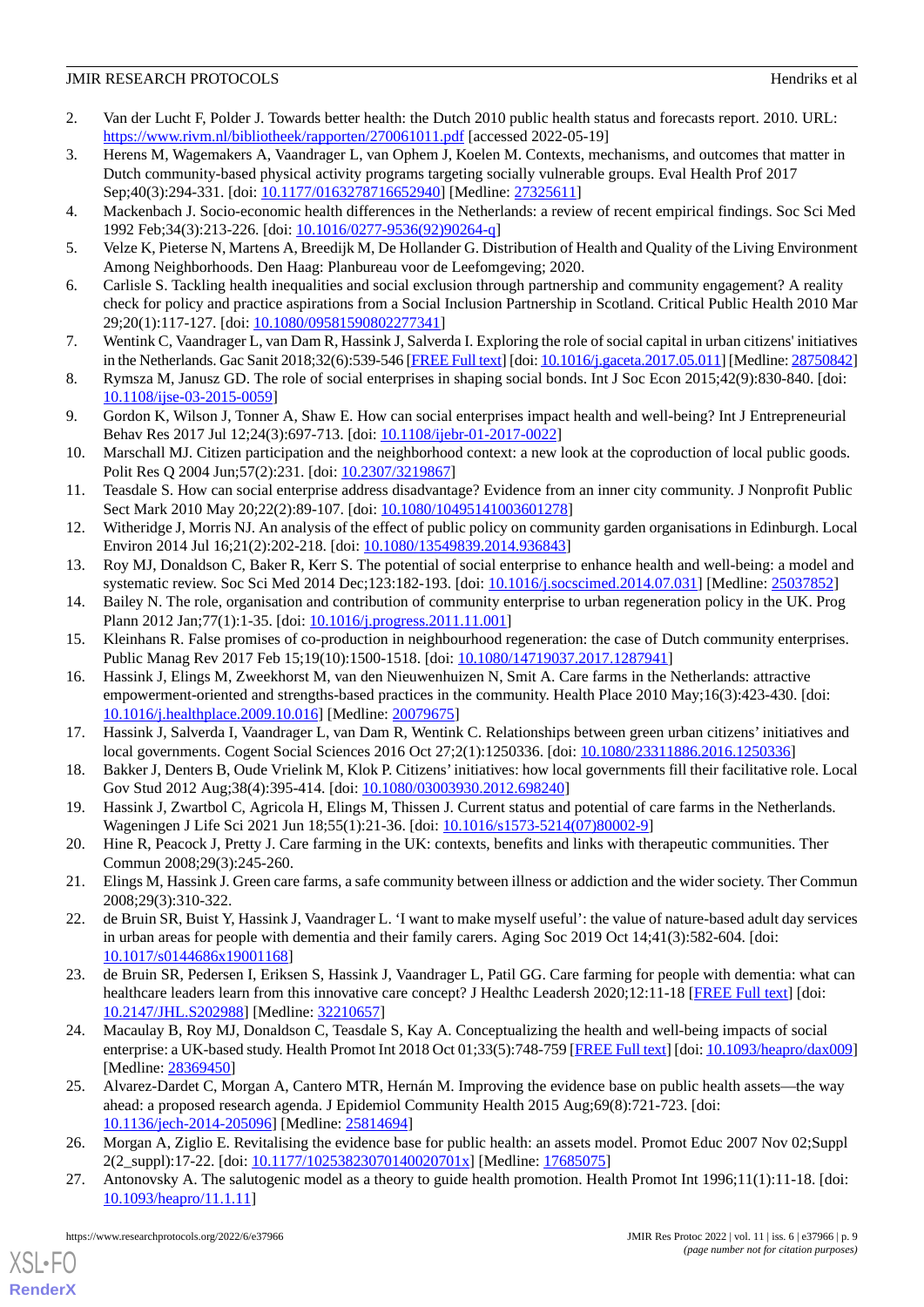- <span id="page-9-0"></span>28. Graybeal C. Strengths-based social work assessment: transforming the dominant paradigm. Fam Soc 2018 Jun 22;82(3):233-242. [doi: [10.1606/1044-3894.236\]](http://dx.doi.org/10.1606/1044-3894.236)
- <span id="page-9-2"></span><span id="page-9-1"></span>29. Chapin R, Cox EO. Changing the Paradigm. J Gerontol Soc Work 2002 Aug 08;36(3-4):165-179. [doi: [10.1300/j083v36n03\\_13\]](http://dx.doi.org/10.1300/j083v36n03_13)
- <span id="page-9-3"></span>30. Foot J. What makes us healthy? The asset approach in practice: evidence, action, evaluation. 2012. URL: [http://www.](http://www.janefoot.co.uk/downloads/files/healthy%20FINAL%20FINAL.pdf) [janefoot.co.uk/downloads/files/healthy%20FINAL%20FINAL.pdf](http://www.janefoot.co.uk/downloads/files/healthy%20FINAL%20FINAL.pdf) [accessed 2022-05-19]
- <span id="page-9-4"></span>31. Benenson J, Stagg A. An asset-based approach to volunteering. Nonprofit Vol Sect Q 2015 Sep 17;45(1\_suppl):131S-149S. [doi: [10.1177/0899764015604739](http://dx.doi.org/10.1177/0899764015604739)]
- <span id="page-9-5"></span>32. Heijden G. Productie Door de Burger: Democratischer dan Volksvertegenwoordiging. Delft: Eburon; 2011.
- <span id="page-9-6"></span>33. Andringa W, Warta S, de Jong J, van Straaten G. Rapport Leefbaarheid en Veiligheid in de Buurt 2019. 2018 Feb 01. URL: <https://www.arnhem.nl/dsresource?objectid=96fdce0f-d939-41fd-9fae-3af4c004ab3e&type=pdf> [accessed 2022-05-27]
- <span id="page-9-7"></span>34. Uitleg en criteria Loket Gezondheidsmonitors. Loket Gezondheidmonitors. URL: [https://www.ggdghorkennisnet.nl/](https://www.ggdghorkennisnet.nl/loket-monitors-gezondheid/informatie) [loket-monitors-gezondheid/informatie](https://www.ggdghorkennisnet.nl/loket-monitors-gezondheid/informatie) [accessed 2019-05-20]
- <span id="page-9-8"></span>35. Beuningen J, Coumans M, Moonen L. Centraal Bureau voor de Statistiek. Het meten van eenzaamheid. 2018. URL: [https:/](https://www.cbs.nl/nl-nl/achtergrond/2018/39/meten-van-eenzaamheid) [/www.cbs.nl/nl-nl/achtergrond/2018/39/meten-van-eenzaamheid](https://www.cbs.nl/nl-nl/achtergrond/2018/39/meten-van-eenzaamheid) [accessed 2019-05-20]
- <span id="page-9-9"></span>36. Steger M, Kashdan T, Oishi S. Being good by doing good: Daily eudaimonic activity and well-being. Journal of Research in Personality 2008 Feb;42(1):22-42. [doi: [10.1016/j.jrp.2007.03.004\]](http://dx.doi.org/10.1016/j.jrp.2007.03.004)
- 37. Romppel M, Herrmann-Lingen C, Wachter R, Edelmann F, Düngen H, Pieske B, et al. A short form of the General Self-Efficacy Scale (GSE-6): development, psychometric properties and validity in an intercultural non-clinical sample and a sample of patients at risk for heart failure. Psychosoc Med 2013;10:Doc01 [[FREE Full text](https://doi.org/10.3205/psm000091)] [doi: [10.3205/psm000091\]](http://dx.doi.org/10.3205/psm000091) [Medline: [23429426](http://www.ncbi.nlm.nih.gov/entrez/query.fcgi?cmd=Retrieve&db=PubMed&list_uids=23429426&dopt=Abstract)]
- <span id="page-9-11"></span><span id="page-9-10"></span>38. Teeuw B, Schwarzer R, Jerusalem M. Dutch General Self-Efficacy Scale. 1994. URL: [https://www.](https://www.fysiotherapiewetenschap.com/bestanden/45.pdf) [fysiotherapiewetenschap.com/bestanden/45.pdf](https://www.fysiotherapiewetenschap.com/bestanden/45.pdf) [accessed 2022-05-19]
- <span id="page-9-12"></span>39. Scholz U, Gutiérrez Doña B, Sud S, Schwarzer R. Is general self-efficacy a universal construct? Eur J Psychol Assess 2002 Sep 1;18(3):242-251. [doi: [10.1027//1015-5759.18.3.242\]](http://dx.doi.org/10.1027//1015-5759.18.3.242)
- <span id="page-9-13"></span>40. Franck E, De Raedt R, Barbez C, Rosseel Y. Psychometric properties of the Dutch Rosenberg Self-Esteem Scale. Psychol Belg 2008 Jan 01;48(1):25. [doi: [10.5334/pb-48-1-25](http://dx.doi.org/10.5334/pb-48-1-25)]
- <span id="page-9-14"></span>41. Strijk J, Wendel-Vos G, Picavet H, Hofstetter H, Hildebrandt V. Wat is vitaliteit en hoe is het te meten? Tijds gezondheids.wetenschappen 2015 Feb 1;93(1):32-40. [doi: [10.1007/s12508-015-0013-y\]](http://dx.doi.org/10.1007/s12508-015-0013-y)
- <span id="page-9-15"></span>42. PROMIS Scale v1.2. Global Health. 2018. URL: https://curesickle.org/sites/scdc/files/Doc/SC/PROMIS Scale v1. [2\\_-\\_Global\\_Health\\_13Apr2018.pdf](https://curesickle.org/sites/scdc/files/Doc/SC/PROMIS_Scale_v1.2_-_Global_Health_13Apr2018.pdf) [accessed 2022-05-19]
- <span id="page-9-16"></span>43. Global Health: A brief guide to the PROMIS© Global Health instruments. 2017. URL: [https://staging.healthmeasures.net/](https://staging.healthmeasures.net/images/PROMIS/manuals/PROMIS_Global_Scoring_Manual.pdf) [images/PROMIS/manuals/PROMIS\\_Global\\_Scoring\\_Manual.pdf](https://staging.healthmeasures.net/images/PROMIS/manuals/PROMIS_Global_Scoring_Manual.pdf) [accessed 2022-05-19]
- <span id="page-9-17"></span>44. Steger MF, Dik BJ, Duffy RD. Measuring Meaningful Work. J Career Assess 2012 Feb 19;20(3):322-337. [doi: [10.1177/1069072711436160\]](http://dx.doi.org/10.1177/1069072711436160)
- <span id="page-9-18"></span>45. Varady D, Kleinhans R, van Ham M. The potential of community entrepreneurship for neighbourhood revitalization in the United Kingdom and the United States. J Enterp Communities 2015;9(3):253-276. [doi: [10.1108/jec-01-2015-0009\]](http://dx.doi.org/10.1108/jec-01-2015-0009)
- <span id="page-9-19"></span>46. Koelen MA, Vaandrager L, Colomér C. Health promotion research: dilemmas and challenges. J Epidemiol Community Health 2001 Apr; 55(4): 257-262 [\[FREE Full text](https://jech.bmj.com/lookup/pmidlookup?view=long&pmid=11238581)] [doi: [10.1136/jech.55.4.257](http://dx.doi.org/10.1136/jech.55.4.257)] [Medline: [11238581\]](http://www.ncbi.nlm.nih.gov/entrez/query.fcgi?cmd=Retrieve&db=PubMed&list_uids=11238581&dopt=Abstract)
- 47. Storm I, Aarts M, Harting J, Schuit AJ. Opportunities to reduce health inequalities by 'Health in All Policies' in the Netherlands: an explorative study on the national level. Health Policy 2011 Dec;103(2-3):130-140. [doi: [10.1016/j.healthpol.2011.09.009\]](http://dx.doi.org/10.1016/j.healthpol.2011.09.009) [Medline: [22019297\]](http://www.ncbi.nlm.nih.gov/entrez/query.fcgi?cmd=Retrieve&db=PubMed&list_uids=22019297&dopt=Abstract)
- 48. De Doe Democratie: Kabinetsnota ter stimulering van een vitale samenleving. Ministry of the Interior and Kingdom Relations. 2013. URL: <https://www.rijksoverheid.nl/documenten/publicaties/2013/07/09/kabinetsnota-doe-democratie> [accessed 2019-03-15]

# **Abbreviations**

**DANS-EASY:** Data Archiving and Networked Services–Electronic Archiving System **SCE:** social community enterprise **SES:** socioeconomic status